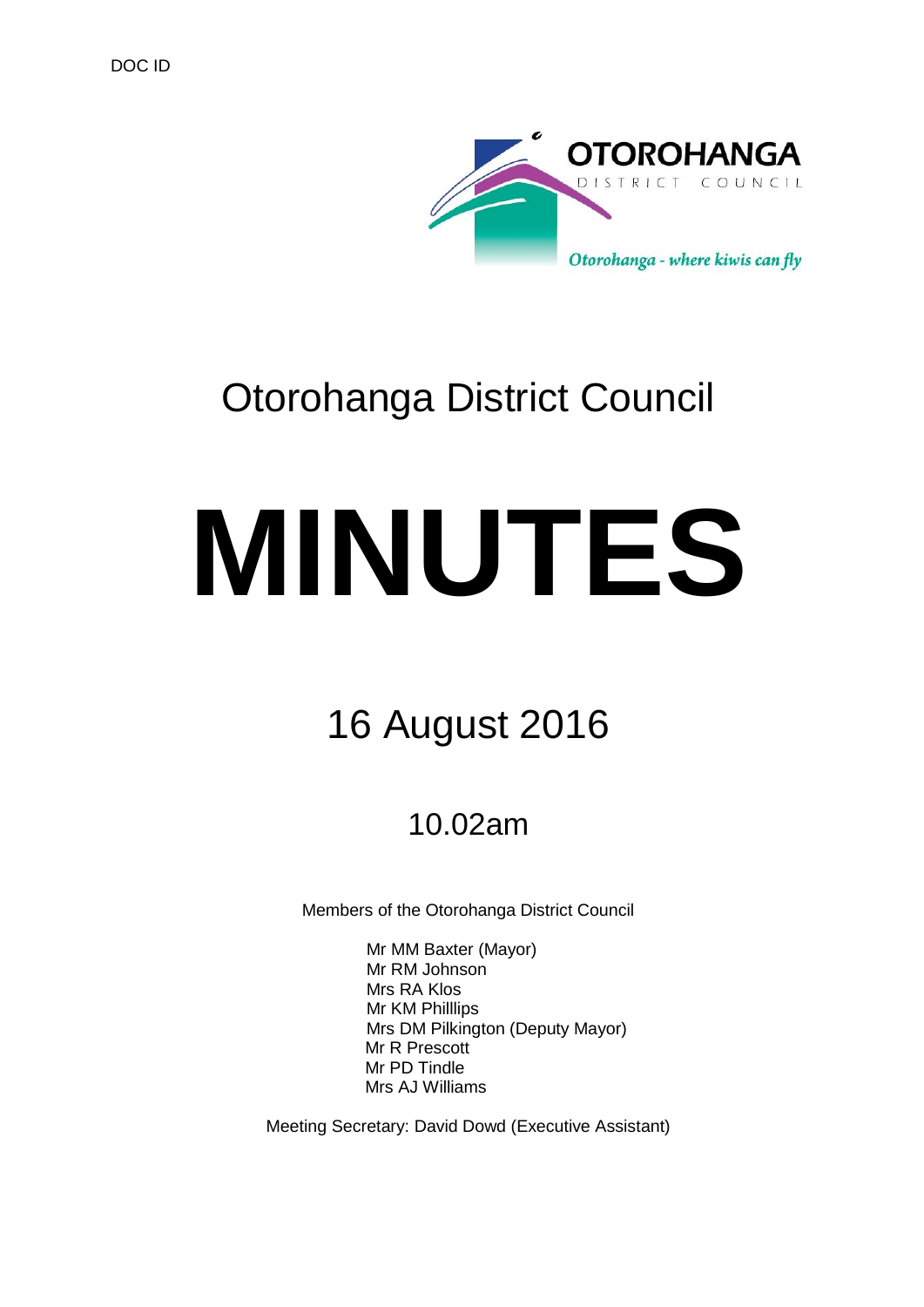## **OTOROHANGA DISTRICT COUNCIL**

16 August 2016

## **MINUTES**

### **ORDER OF BUSINESS:**

| <b>ITEM</b>                            | <b>PRECIS</b>                                     | <b>PAGE</b> |
|----------------------------------------|---------------------------------------------------|-------------|
| <b>PRESENT</b>                         |                                                   | 1           |
| IN ATTENDANCE                          |                                                   | 1           |
| <b>OPENING PRAYER</b>                  |                                                   | 1           |
|                                        | <b>ITEMS TO BE CONSIDERED IN GENERAL BUSINESS</b> |             |
| CONFIRMATION OF MINUTES - 19 JULY 2016 |                                                   | 1           |
| <b>MATTERS ARISING</b>                 |                                                   | 1           |
| DECLARATIONS OF INTEREST               |                                                   | 2           |
| <b>REPORTS</b>                         |                                                   | 2           |
| <b>ITEM 328</b>                        | ROUTINE ENGINEERING REPORT MAY - JULY             | 2           |
| <b>ITEM 329</b>                        | APPLICATION TEMPORARY ROAD CLOSURE                | 3           |
| <b>ITEM 330</b>                        | HEALTH AND SAFETY REPORT FEBRUARY - JULY          | 4           |
| <b>ITEM 331</b>                        | REVIEW OF GAMBLING VENUE POLICIES                 | 5           |
| <b>ITEM 332</b>                        | MINUTES OF RAUKAWA CHARITABLE TRUST FORUM         | 6           |
| <b>ITEM 333</b>                        | ODC MATTERS REFERRED - 19 JULY                    | 7           |
| <b>GENERAL</b>                         |                                                   | 7           |
|                                        |                                                   |             |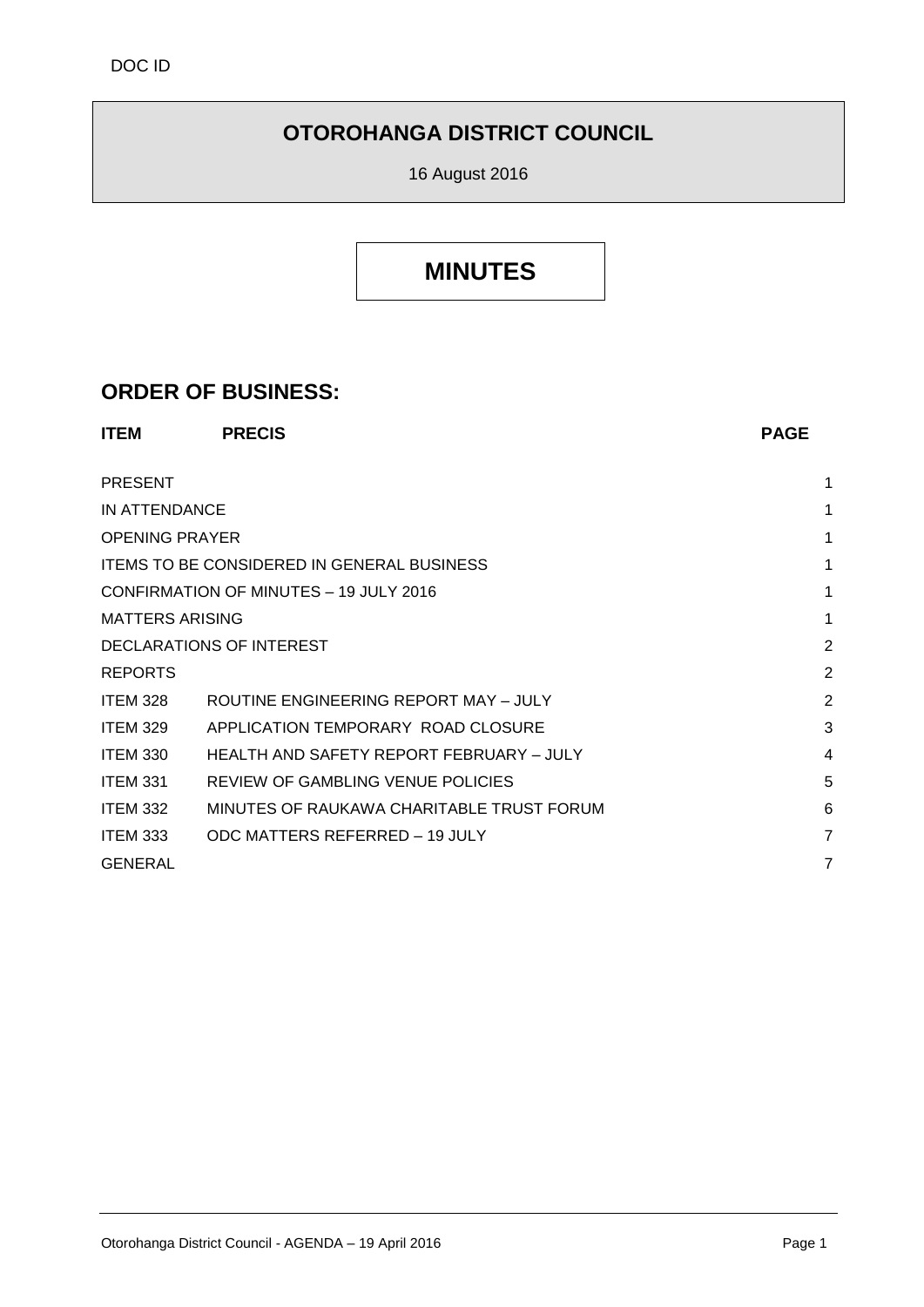#### **PRESENT**

Mr MM Baxter (Mayor), Councilors Mr RM Johnson, Mrs RA Klos, Mr KM Philllips, Mr R Prescott, Mrs DM Pilkington (Deputy Mayor), Mr PD Tindle, Mrs AJ Williams (attended at 10.05am)

#### **IN ATTENDANCE**

Messrs DC Clibbery (Chief Executive), GD Bunn (Finance & Administration Manager), A Loe (Environmental Services Manager) and D Dowd (Executive Assistant)

His Worship declared the meeting open and welcomed those present.

#### **OPENING PRAYER**

Councilor Johnson read the Opening Prayer.

#### **ITEMS TO BE CONSIDERED IN GENERAL BUSINESS**

His worship called for any Item that may require a resolution in general business. No items were tabled.

#### **CONFIRMATION OF MINUTES – 19 July 2016**

**Resolved** that the minutes of the meeting of the Otorohanga District Council held on 19 July 2016 as previously circulated, be approved as a true and correct record of that meeting.

#### **Cr Johnson / Cr Pilkington**

**Resolved** that the minutes of the Confidential meeting of the Otorohanga District Council held on 19 July 2016 as previously circulated, be approved as a true and correct record of those meetings.

#### **Cr Prescott / Cr Pilkington**

#### **MATTERS ARISING**

Councilor Pilkington drew attention to the spelling of Hauturu Road and wanted to discuss with the Engineering manager an issue on Harbour Road. Councilor Pilkington felt the need for clarification in case those present were unaware of where those roads were located.

Councilor Phillips drew members attention to the item in regards to Targa Rally and requested clarification on the wording "the right to not sign off".

The Chief Executive replied that it means in terms of process that if there are a number of residents who object to the Targa Rally, then this would be taken back to Council where a decision will be made.

Councilor Phillips referred to Page 6 pertaining to the fact that Council is unable to obtain a subsidy from Central Government in regards to new sealing of roads. Councilor Phillips asked what the percentage of subsidy was previously.

The Chief Executive replied that it would have been the normal capital percentage, which he believed was around 47%

Councilor Phillips asked members if they were aware of the percentage of subsidy that Northland was receiving for sealing works.

The Chief Executive replied that they would be higher than ours however it is a national policy that no seal extensions are receiving subsidy.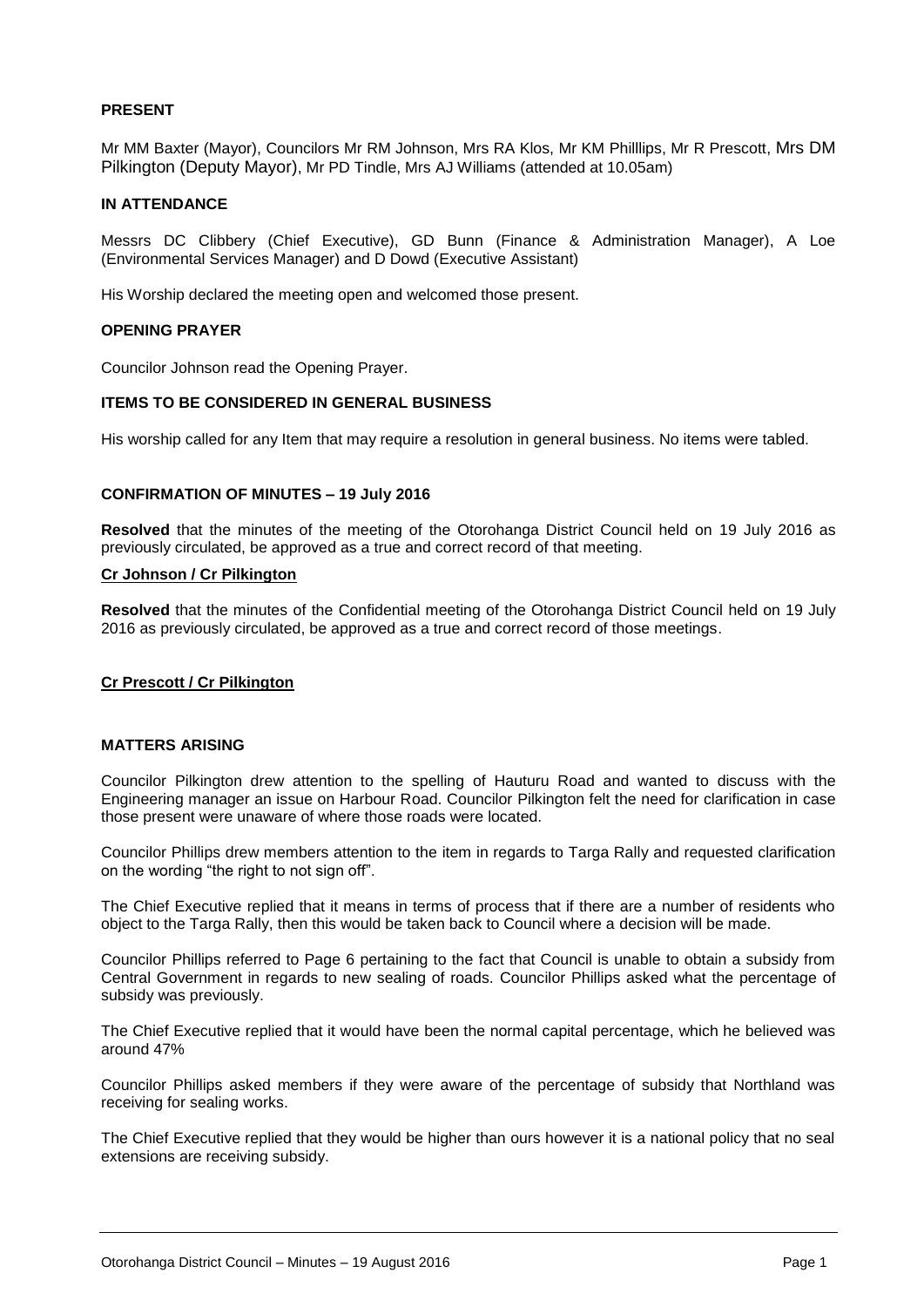The Engineering Manager informed members that it is a separate issue in that Northland was lagging far behind the average so the sealing works was in fact a catch up driven by Central Government under special circumstances.

His Worship stated that Northland was taking part in an initiative from Central Government rather than a routine subsidy.

The Engineering Manager further informed members that it was his understanding that Central Government funding for Northland was tagged to tourism and the number of unsealed roads leading to active tourist destinations. He did not believe that any roads in the Otorohanga District would qualify for such funding.

**Resolved** that the matters arising be recorded:

**Cr Johnson / Cr Pilkington**

#### **DECLARATIONS OF INTEREST**

His Worship read the request for Declarations of Interest in matters to be discussed.

No such Declarations of Interest were noted.

#### **ITEM 328 ROUTINE ENGINEERING REPORT MAY-JULY 2016**

The Engineering Manager took members through the Routine Engineering report. .

The Project and Design Engineer Sharlene McGaughran entered the meeting at 10:23am and took members through the reports at hand.

The Engineer reported that Contract 997 (Harbour Road Sealed Smoothing) had encountered some problems at the end of last year with the Contractors electing to close the company. The works are being held at an unsealed stage with the possibility of including this in the area wide contract this year with the Inframax to finish this project.

There has been some positive feedback from residents in the area and past engineering staff that the road is settling very well.

Councilor Pilkington stated that this is fortuitous as it will provide time for the fill to settle and compact and requested an indication of time for this project to be completed.

The Project and Design Engineer responded that works would be completed before Christmas.

It was reported that Contract 1002 on Ouruwhero Road is complete however due to inclement weather there have been number of issues that need resolving. These will be addressed once the weather improves. The Engineering Manager informed His Worship that a few potholes have been filled and that a post construction safety audit on this section of Ouruwhero Road has indicated that guardrails may need to be considered in the future.

The Project and Design Engineer left the meeting and the Services Manager attended the meeting.

The Services Manager greeted those presented and undertook to take questions.

Councilor Pilkington requested clarification in regards to the Kawhia Community Water Supply regarding why a Cumulative Log 3 credit is a less stringent requirement under the new Drinking Water Standards because of the source of the water.

The Services Manager informed Councilors that this is due to the intake spring area being fenced off to prevent stock from entering.

Councilor Pilkington sought clarification regarding the effect that this reduced requirement will have on the necessary treatment processes.

The Engineering Manager informed members that no treatment processes had yet been stopped, but a review will be undertaken.

His Worship asked how Otorohanga District Council stood in respect of water safety issues such as those encountered at Havelock North.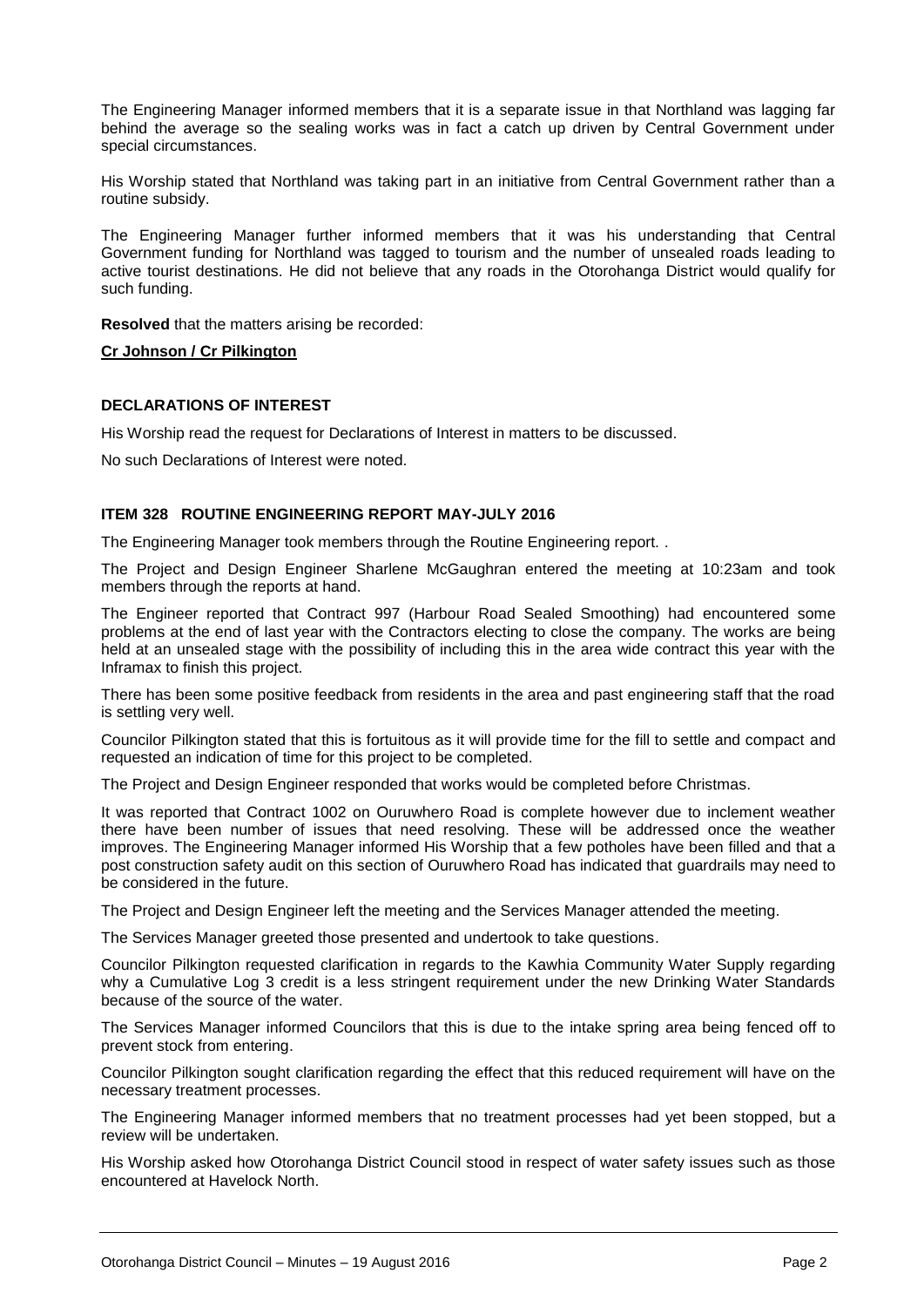The Services Manager informed members that Water Safety Plans are being finalised and that as we do not draw untreated water from any bores, there is much less risk.

The Engineering Manager informed members that the Otorohanga Water Treatment facility is monitored on a daily basis and rural schemes are monitored two to three times each week.

The Chief Executive replied that Havelock North had no disinfection whatsoever so our water supply is inherently safer considering that we are continually disinfecting water. Havelock North have now started using chlorine, which immediately addressed their contamination issue.

Councilor Johnson raised member's attention to the fact that there are a number of rural schools within the district that draw water from bores. He queried whether there was a need for them to meet the same standards as Council and is this monitored by the District Health Board.

The Environmental Services Manager responded that facilities and institutions that are run by Government Departments are overseen by the District Health Board and that it is also a statutory requirement for them to look after places such as Waikeria prison and schools. Environmental Health Officers are employed by the District Health Board for this purpose.

The Chief Executive said that he believed that any building or facility that has more than 25 people occupying that for more than 60 days of the year has to meet the New Zealand Drinking Water Standards with further information being available online.

Councilor Johnson informed members that the Board of Trustees at Kio Kio school had been informed that they do not have to meet these standards by a District Health Board person. Councilor Johnson informed the Board that he believed this was not the case.

**Resolved** that the Routine Engineering Report for the period 1 May to 31 July 2016 be received.

#### **Cr Pilkington / Cr Tindle**

#### **ITEM 329 – APPLICATION FOR TEMPORARY ROAD CLOSURE – HAMILTON CAR CLUB – CLUBMAN RALLY**

The Engineering Manager informed members that previously there were issues with this road closure last year.

The directive from the Engineering Manager is for the event to go ahead however he will inspect the road prior to the Rally and then again at the conclusion. The Engineering Manager drew members attention to the fact there is a new fee structure in place for charges in relation to the rally.

The Engineering Manger informed members that there is now a \$5000 bond each day for the event and there is recourse for costs incurred as a result of use of these roads to be recovered.

Councilor Pilkington requested clarification that the Engineering Manager would inspect the road immediately after the event as last time the corners of the road experienced massive rutting and this resulted in vehicles traveling this section after the event ending up on the wrong side of the road as a result.

Councilor Pilkington asked that a grader be on standby and for this cost to be covered by the Hamilton Car Club.

Councilor Pilkington expressed her thanks that there is a more robust system in place for this year's rally.

Councilor Johnson further queried that this event is subject to all residents giving authority.

The Engineering Manager referred Councilor Johnson to the previous comment by the Chief Executive.

Councilor Tindle requested clarification as previously some residents had not received notification and that Council was going to play more of a role in the mail-out to ensure that total coverage of all residents happened.

The Engineering Manager stated that Council would work with the organisers in the interest of residents.

Councilor Klos informed members that signage is erected on each road a month prior to the event stating the nature, times and dates in addition to the residents of the surrounding area receiving a flyer in the mail.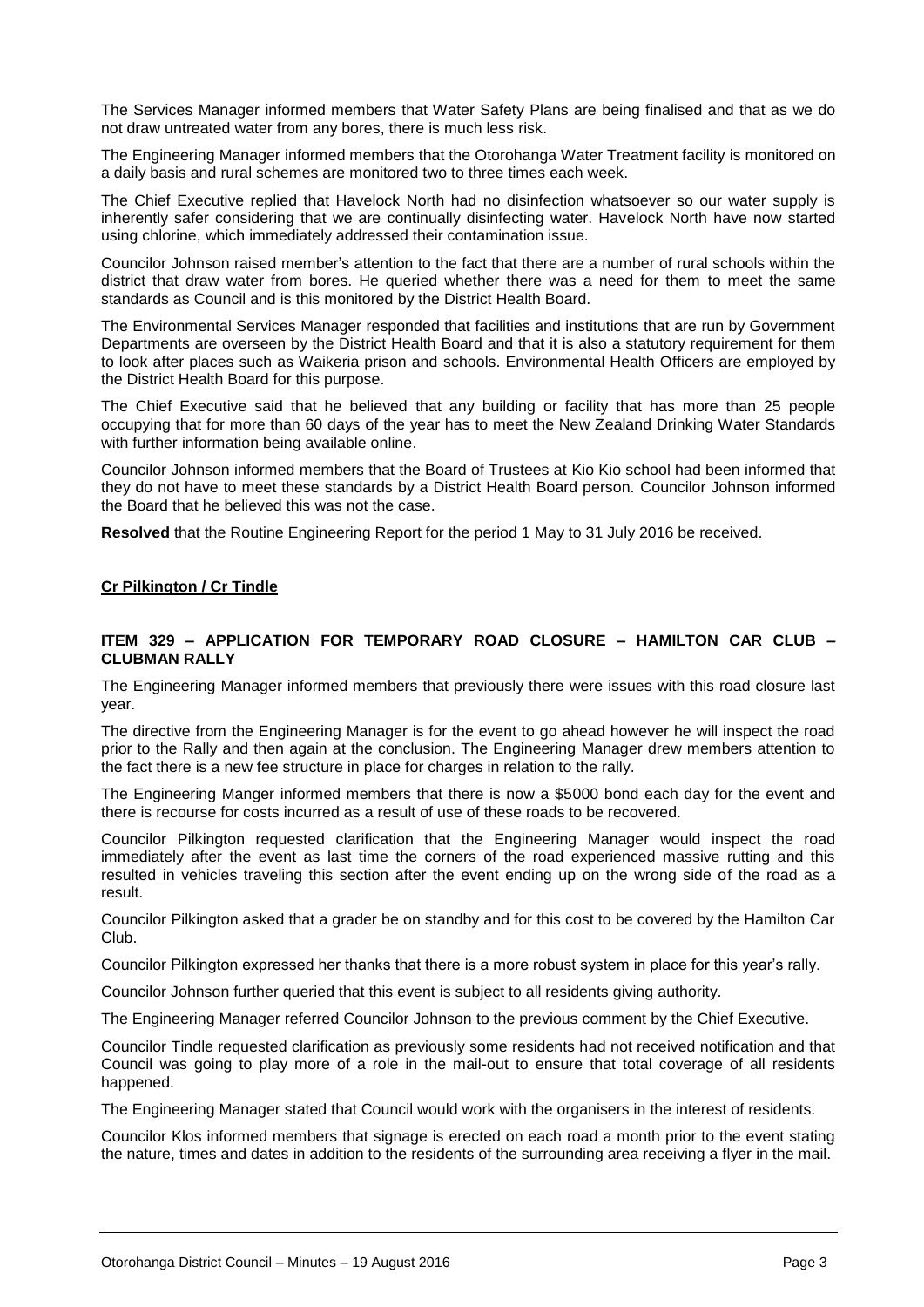Councilor Johnson requested that the report be amended to reflect the \$4000 application fee and the \$5000 bond.

**Resolved** that the application for temporary road closure of sections of Kaimango and Hauturu Roads on Saturday, 1 October 2016; be granted with the following conditions imposed: Details of Closure: KAIMANGO ROAD – From number 42 Kaimango Road to its intersection with Hauturu Road

#### **Subject to the following amendments:**

- Notification fee for Road Closure and Damage Assessment \$2000
- Bond of \$5000 per day
- External advertising costs to be covered
- Reimbursement of actual costs in relation to road maintenance which may or may not be less than the Bond amount of \$5000 per day.

HAUTURU ROAD – From its intersection with Kaimango Road to the district boundary. Period of Proposed Closure: 10:30am to 15:30pm

1. Emergency services have complete rite of passage during closure.

2. Hamilton Car Club is to pay an application fee of \$4000.00 towards the administration of the road closure to Otorohanga District Council.

3. Hamilton Car Club is to pay for all advertising costs to the appropriate newspapers. Public notice advertisements are to be published in the Waitomo News.

4. Hamilton Car Club is responsible for obtaining public liability insurance (and paying the cost thereof) to a minimum value of \$2,000,000. This is required to indemnify Council against any damage to the property or persons as a result of rally activities during the road closure period.

5. Hamilton Car Club is to comply with the objection provisions contained in the Transport (Vehicular Traffic Road Closure) Regulations 1965.

6. Hamilton Car Club is to liaise, and provide evidence of liaison with all operators, businesses and residents that may be affected by the road closures.

7. Hamilton Car Club is to consult with all residents of all properties on the roads intending to be closed and also the residents on roads connecting with roads intending to be closed, including any, no exit roads. Two notifications via mail drop to residents are to be carried out. All initial notification mail drops to residents are to be approved by Council staff before distribution commences. The subsequent notification is to be completed no later than ten full days before the proposed closures.

8. Hamilton Car Club is solely responsible for signposting and policing of roads to be closed, to ensure that only vehicles connected with the event have access to the road closure areas. This includes arranging the delivery, erection and staffing of all road closure barriers and the removal thereof after closures. All gates and entranceways are to be taped and to ensure its removal thereafter.

9. Signs advising of the road closures are to be erected at the start and end of the closed portions of the roads and on each intersecting road two weeks prior to the road closure. All signs are to be removed immediately after the closure. A Hamilton Car Club representative is to meet with Council Engineering staff regarding the required signs format, size, location and quantity of signs for approval before they are manufactured and erected

#### **His Worship / Cr Phillips**

The Health and Safety Advisor joined the meeting.

#### **ITEM 330 HEALTH & SAFETY REPORT – FEBRUARY – JULY 2016**

The Health and Safety Advisor invited questions in relation to the tabled reports.

Councilor Johnson drew members attention to the item of auditing of flood protection systems at the bottom of the report. He recently attended a meeting with the Waipa Catchment subcommittee and it was mentioned that the Waikato Regional Council was to facilitate the auditing process.

The Engineering Manager responded that the Waikato Regional Council paid for such works however the ongoing funding to fix assets will be part of the ongoing maintenance for which Otorohanga District Council is responsible as part of the Service Level Agreement in place.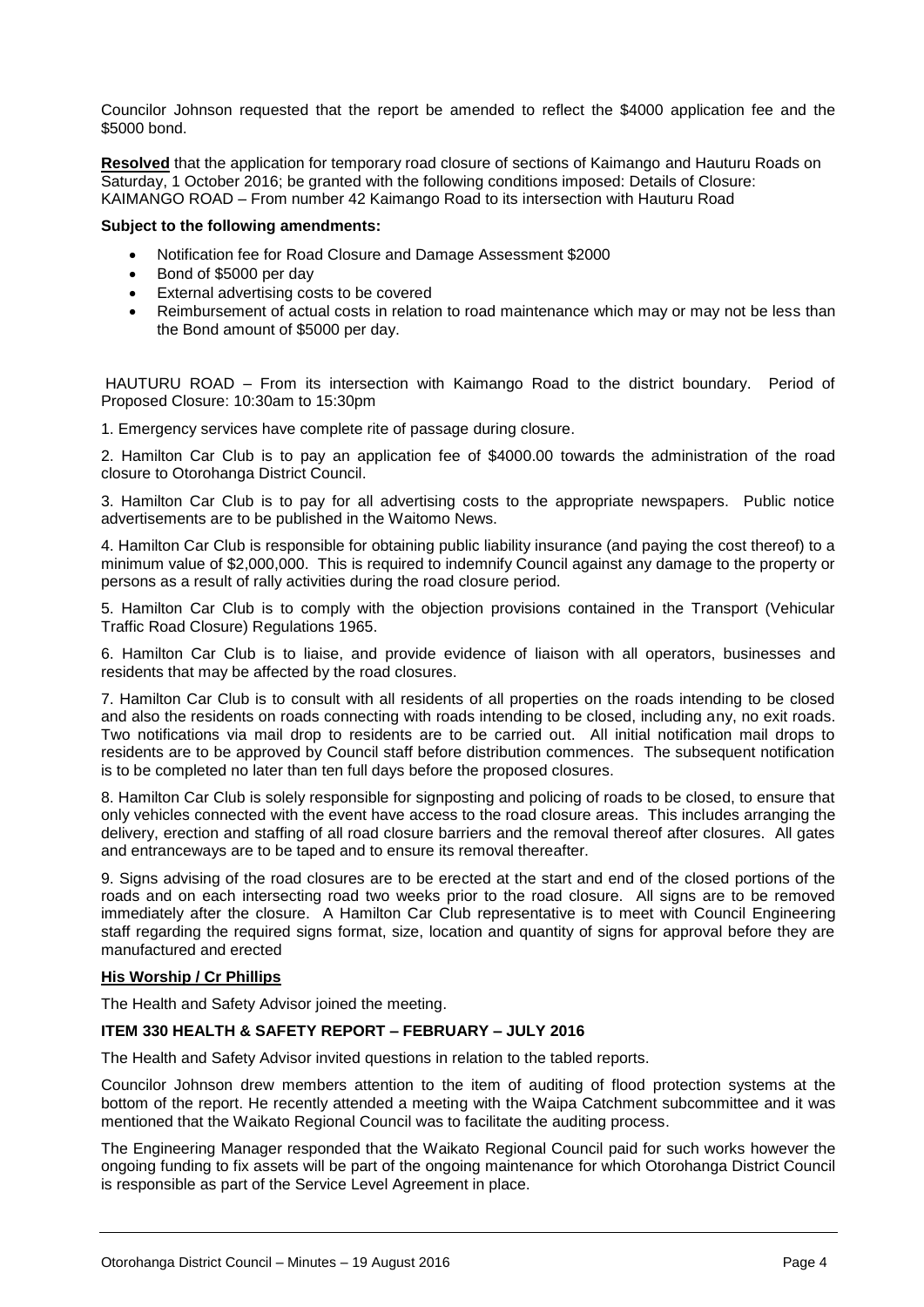Councilor Johnson queried what the Five Star rating was in relation to the purchase of new Council Vehicles. The Health and Safety Officer reported that it was a collision safety rating of the vehicles.

Councilor Klos thanked the Health and Safety Officer for such a comprehensive report that is far more informative than previous.

Councilor Prescott referred to the new Sign In/Sign Out procedures and drew member's attention to those who have not followed procedure including the designated Visitors Pass.

Councilor Klos queried in relation to workplace safety whether the stairwell in the Council Building was a significant hazard.

Councilor Klos expressed her concern that she felt the stairs were of a significant barrier and has raised this issue before. Councilor Klos has acknowledged that she has been prior informed that staff who are unable to climb the staircase can be accommodated downstairs however expressed an opinion that as this is the main building of the Otorohanga District Council, at some stage a lift needs to be installed. She said that in today's world this is not really acceptable.

Councilor Klos asked what the level of staff take-up of flu injections was. The Health and Safety Advisor informed members that the uptake was approximately 9 staff or 20% of the total staff numbers.

His Worship thanked the Health and Safety Advisor for her comprehensive report and informed members that there is no provision in the Long Term Plan for the installation of a lift and that if public facing staff are accessible downstairs then this should be sufficient..

Councilor Klos informed His Worship that those people with a disability would not agree with his perspective and that lifts are not that expensive to install.

**Resolved** that the Health and Safety Report for the period of 1 February – 31 July be received.

#### **Cr Pilkington / Cr Prescott**

#### **ITEM 331 REVIEW OF GAMBLING VENUE POLICIES**

The Environmental Services Manager took members through the report making note that in 2007 the implementation of the sinking lid policy went into effect. During 2010 a new venue opened in town thus the take from gambling machines in the district had increased considerably.

Over the proceeding 6 years two of these venues have closed leaving two active in the community.

The Environmental Services Manager informed members that of the total take of the machines, 37% is meant to be returned to Community equating to a figure spend of \$250,000.

The legislation in regards to this matter is that money does not need to be spent within the district at large and can be used for community functions New Zealand wide.

Approaches have been made to reopen another class 4 venue with gambling machines in Otorohanga, albeit in a previously approved location.

Councilor Klos sought clarification in relation to the spend in the district and is Council privy to those applications being made to those trusts for funds. Councilor Klos furthered the point that having personally completed multiple applications for projects, it is a requirement that there be an outlet in the area so as to be eligible for the funds.

Councilor Pilkington confirmed that in Kawhia many groups are submitting regular applications to Pub Charity.

Councilor Johnson confirmed that schools and sport clubs are also applying though with little success.

Councilor Klos informed members that there should be a way to validate this spend.

His Worship informed members that the Otorohanga Club work under a totally different set of rules as they own the Machines.

Councilor Tindle stated that a summarised report should be available.

The Environmental Services Manager informed members that machines are electronically monitored and takings are recorded and relayed to the Department of Internal Affairs. This ensures that accurate records are kept.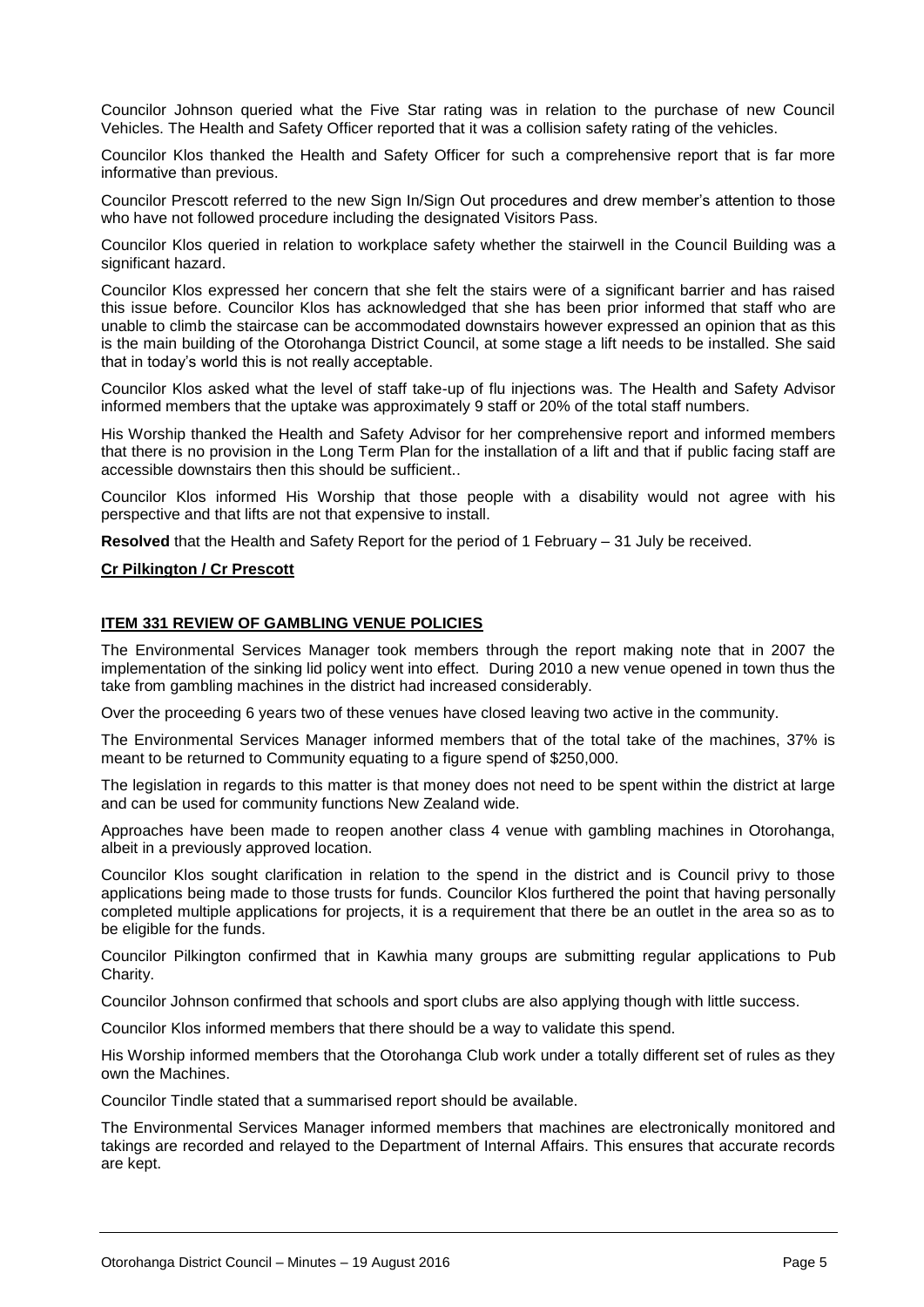The only way to see the percentage of take spent in the community is to look at the businesses annual reports.

His Worship informed members that in the report there is provision for public consultation and from this anyone who is looking at adding gaming machines to their venue can lodge a submission at that time.

His Worship asked what the annual trend was. The Environmental Services Manager replied that the trend was on a decline and that the number of venues continues to fall. He was unsure if this was due to a downwards trend or a lack of availability.

Councilor Klos informed members that there are ways to manage facilities for gambling and by having a sinking lid policy we may not be allowing for higher end facilities that require certain standards to enable it happen. Councilor Klos said it is desirable to capture people travelling through Otorohanga and there has to be a reason to stay there.

His Worship commented that the proposed consultation gives our community a chance to provide further feedback and opinion on the decision that was made from in 2010.

Councilor Tindle was of the opinion that he would like an open book policy where funding of Community initiatives from the proceeds of gaming machines is clearly demonstrated.

#### **Resolved** that

1. The report from the Environmental Services Manager be received, and

2. The report be approved for public consultation.

#### **Cr Phillips / Cr Pilkington**

#### **ITEM 332 MINUTES OF RAUKAWA CHARITABLE TRUST AND THE JOINT MANAGEMENT AGREEMENT COUNCILS GOVERNANCE FORUM**

The Environmental Services Manager took members through the minutes of the Raukawa Charitable Trust and The Joint Management Agreement Councils Governance Forum held recently.

The Environmental Services Manager drew the attention of members to the fact that these minutes are unconfirmed and would not be confirmed for a period of 12 months.

His Worship informed members that a lot of work has been completed between South Waikato and Taupo councils in partnership with Raukawa however since we have already traversed our District Plan prior to the Joint Management Agreement, the period between now and then is to keep the lines of communication open between all parties.

Councilor Klos noted that she was not advised or invited to the meeting even though she attended the same meeting last year. Further to this point she sought clarification on what Raukawa wanted from Otorohanga District Council.

The Chief Executive further added that though there are relatively few matters that Council has to do that directly involved Raukawa, it is important to maintain good and positive relationships with them.

His Worship informed members that a lot of information sharing between all of the councils falling under Raukawa area is happening however our district is on the periphery of the Raukawa rohe..

Councilor Pilkington stated that there was a very successful liaison with Ngati Hikairo over sites of significance, which could be a model for engagement with other iwi.

His Worship informed members that the lines of communication are open and that at the hui a number of reports were verbally delivered.

**Resolved** that the unconfirmed Minutes of Raukawa Charitable Trust and the Joint Management Agreement Councils Governance Forum meeting held at the Parawera Marae, 811 Arapuni Road, Te Awamutu on 13 July 2016 be received

#### **His Worship / Cr Johnson**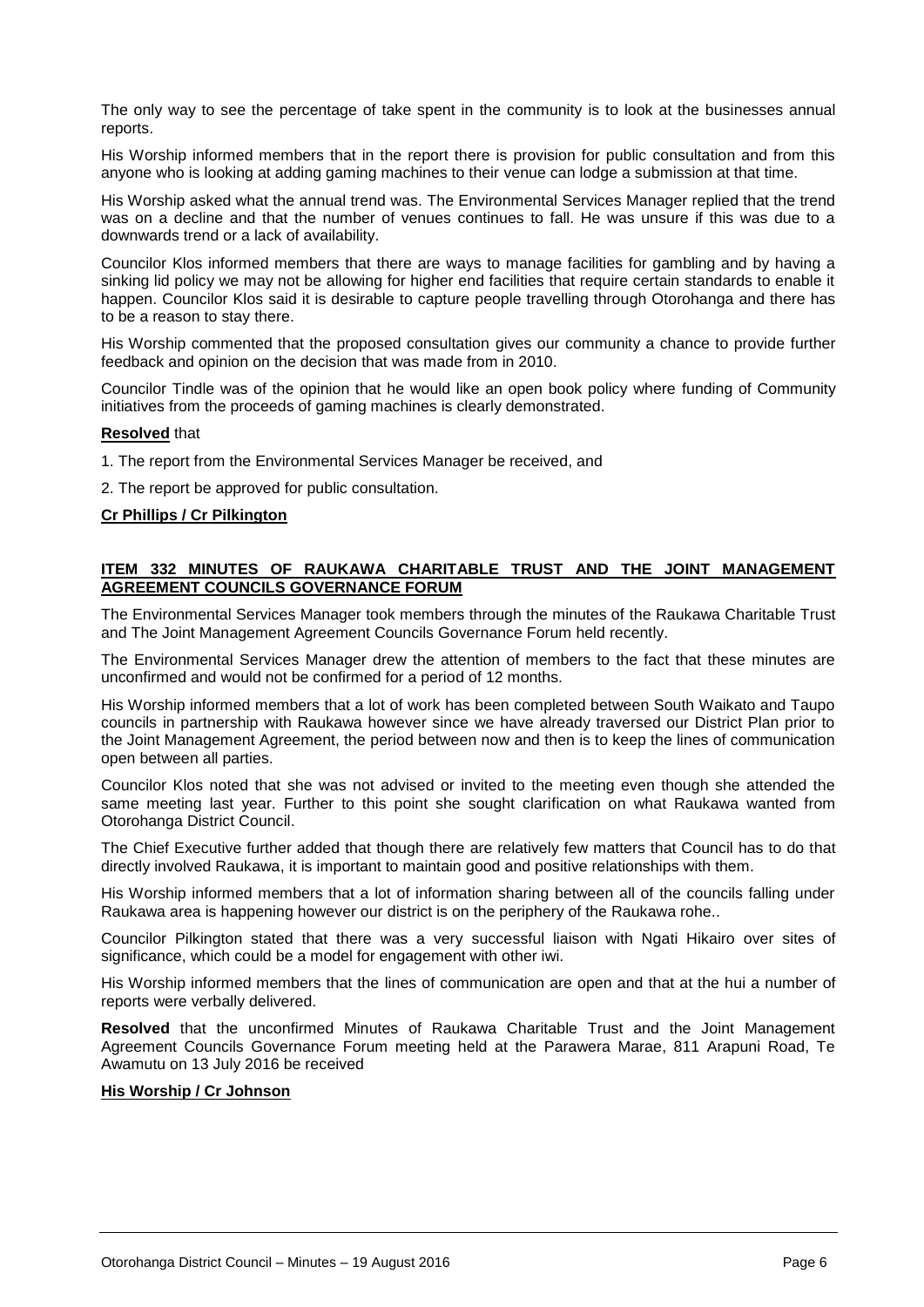#### **ITEM 333 ODC MATTERS REFERRED FROM 19 JULY 2016**

#### **CHIEF EXECUTIVE – 19 July 2016**

The Chief Executive distributed the unconfirmed minutes of the District Sports Committee first meeting to members. Issues that had been discussed included possible sharing of a sports coordinator between the College and other interested parties. Caution was also expressed to the Otorohanga Tennis Club about resurfacing the Tennis Courts that is currently on lease land.

Possible development of former financial assistance in respect to fixed operating costs had been suggested by the Otorohanga Sports Club. Some small ongoing assistance from Council would be of great assistance however a rollout of this would need to be done on a fair and equitable basis with differences factored into the equation.

Another point of note was a view that greater exposure of clubs and events to the media could be of value, perhaps using Council's Website and Facebook Page.

The Committee now needs to give consideration to its role and constitution. The next meeting is set down for the  $29<sup>th</sup>$  of September.

His Worship queried as to who is leading the Sports Awards. The Chief Executive responded that Graham Bunn is the lead with the majority of information coming from the Sports Waikato Website. Nominations will close on the 23rd of September. More information can be found on the Sports Waikato Website.

**ENGINEERING MANAGER 19 July 2016** To follow up on the suggestion that yellow dotted lines be installed on a narrow section of Karaka Road to discourage vehicles from parking there**.**

The Engineering Manager has visited the site and confirmed that this is a good idea. This will be actioned in November when line markers return to the District.

Councilor Prescott sought clarification as to why there are dotted lines along Phillips Avenue through to the Otorohanga Primary school. The Engineering Manager will undertake to investigate this.

Councilor Prescott also raised the matter of road surface issues along Main North road in front of Freight Lines yard caused by heavy vehicles.

**OTOROHANGA COMMUNITY BOARD 19 July 2016** To consider a suggestion from Councilor Phillips that coin operated / free dumping stations be installed on Tourist routes around the Community to cater for Caravans and Campers. Councilor Prescott informed members that this was investigated a few years ago however advice was given to the Otorohanga Community Board that such a facility could not be provided.

Councilor Pilkington suggested this matter be raised with the new Otorohanga Community Board.

The Chief Executive suggested that if there was to be such a facility this needs to be away from the central area of Otorohanga as having it in such areas could cause issues of odour and the potential for a spill.

#### **GENERAL**

#### **WIFI LAUNCH**

Councilor Phillips said he had been unable to connect to the Otorohanga CBD WiFi and that the service is slow and does not work well. He noted that people are struggling to use the system.

His Worship informed members that staff are aware of some issues in regards to the WiFi and that the issue is being addressed.

The Executive Assistant informed members that Wireless Nation staff will be spending considerable time in Otorohanga within the coming days to mitigate any issues and to make the end user experience more enjoyable.

The Chief Executive informed members that Wireless Nation were proactive in approaching Council and presented a cost effective system for public WiFi. He said Wireless Nation are motivated to perform and that their reputation is on the line in relation to providing this public service. He informed members that the WiFi signal is not able to traverse concrete structures.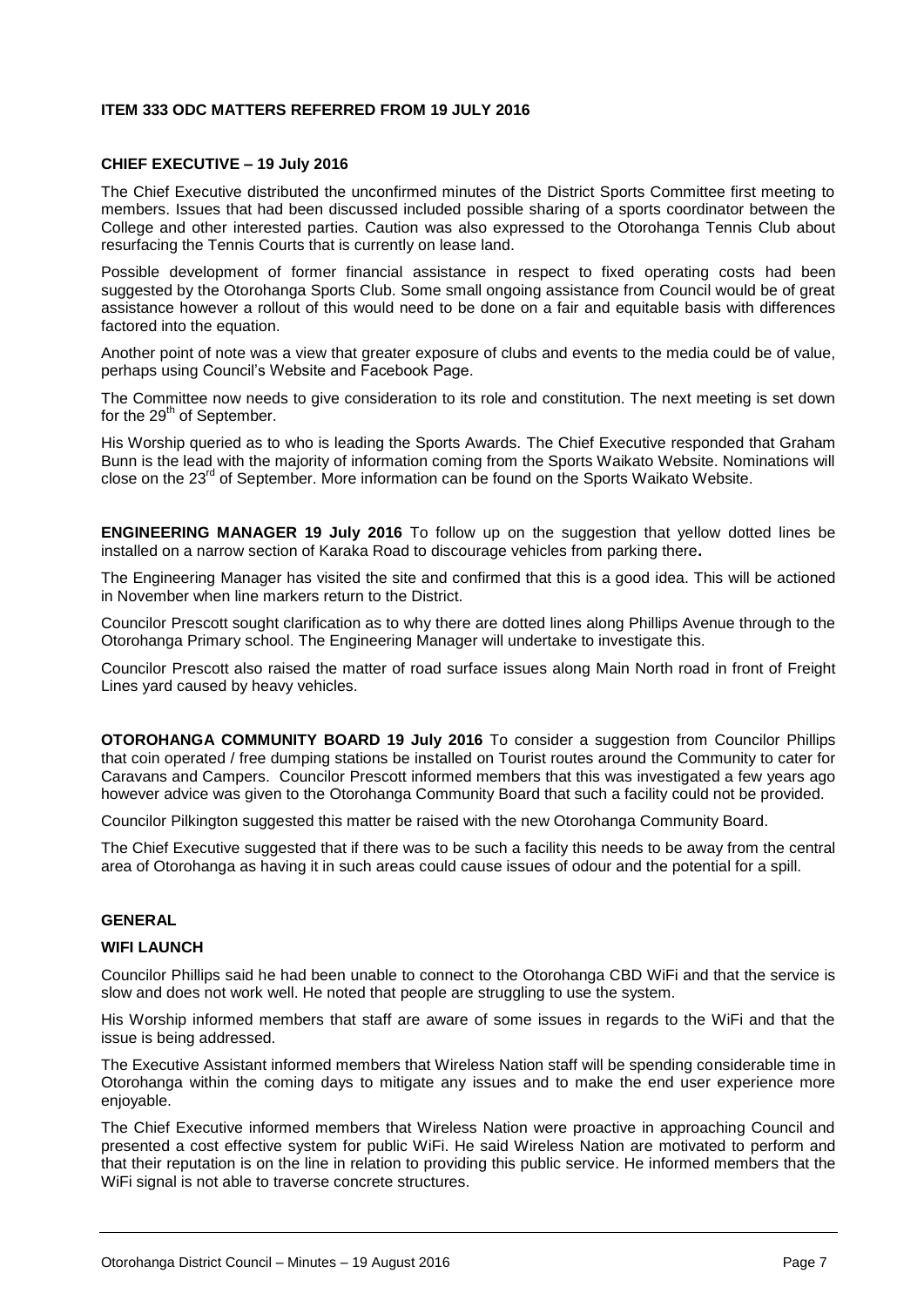Councilor Prescott thanked the many volunteers who worked tirelessly for the launch of #Alwaysconnected and the Community WiFi. He said how good it was to see Council so engaged in the associated events. He drew members attention to how many adults attended the Pokemon Walk on the Village Green.

He said that the Movie Day was also a great success with the Harvest Centre filled to capacity. He also made mention that the outdoor movie night went well even though it was one of the coldest nights of the year. Collectively it was a massively successful event for the Otorohanga Community.

His Worship conveyed his thanks to the many volunteers who worked to make the week's events and said it was positive to see the community so engaged and active.

Councilor Prescott requested that the advert on the landing page be revisited having Wireless Nation removed and the Council or other community initiatives placed in this spot.

Councilor Annette Williams thanked the organisers of the WiFi and stated that she enjoyed being involved in the launch.

Councilor Pilkington referred to the WiFi launch and expressed how happy she was to see it embraced by the community and congratulated the Council staff and helpers who made it a spectacular event. She made mention that the Movie Night is looking at being taken to Kawhia in the warmer months later this year.

Councilor Tindle congratulated the volunteers for the hard work that lead to the success of the event. He expressed how good it was to have the movies run at the Harvest Centre and Village Green as Otorohanga has been without a picture theatre for many years.

#### **LGNZ ANNUAL CONFERENCE - DUNEDIN**

Councilor Williams had travelled with His Worship to Dunedin to attend the Local Government New Zealand Annual Conference. She reported that the positive engagement between rural and provincial councils is great to see.

She drew reference to Councilors making connection with the community and drew similarities with what is already happening in our community. Councilor Williams stated that we are already trendsetting, leading the way in many areas. She informed members of an idea that was implemented in other towns where icons are placed in different locations drawing visitors to different areas to find them. Councilor Williams travelled on the recently built Dunedin Cycle way and rode with a number of other representatives from other districts and acquiring ideas to apply to future projects in the Otorohanga District.

His Worship commented that the annual conference provided great networking opportunities and also had a good variety of speakers.

#### **NORTH KING COUNTRY DEVELOPMENT TRUST**

Councilor Phillips informed members that the North King Country Development Trust has employed a person on contract for a period of 6 months. This person is Yvette Ronaldson who has a background in marketing. Yvette will act as a first point of contact and handle North King Country Developments marketing.

#### **IWI LEADERS FORUM**

His Worship attended the Iwi Leaders Forum at Hopuhopu and presented to those assembled about the Rangitahi Tuia Program and Mayors Taskforce for Jobs. This was an opportunity to make Iwi Leaders aware of the achievements and work in the district in this field. It was heartening to see the signing of a memorandum in support of the reduction of Family Violence.

#### **CIVIL DEFENCE NATIONAL EXERCISE**

The Environmental Services Manager advised members that there will be a national Civil Defence exercise on 31 August and that the Waipa, Waitomo and Otorohanga Councils will come together and operate a Civil Defence Centre in Te Kuiti. This national exercise is held every three years.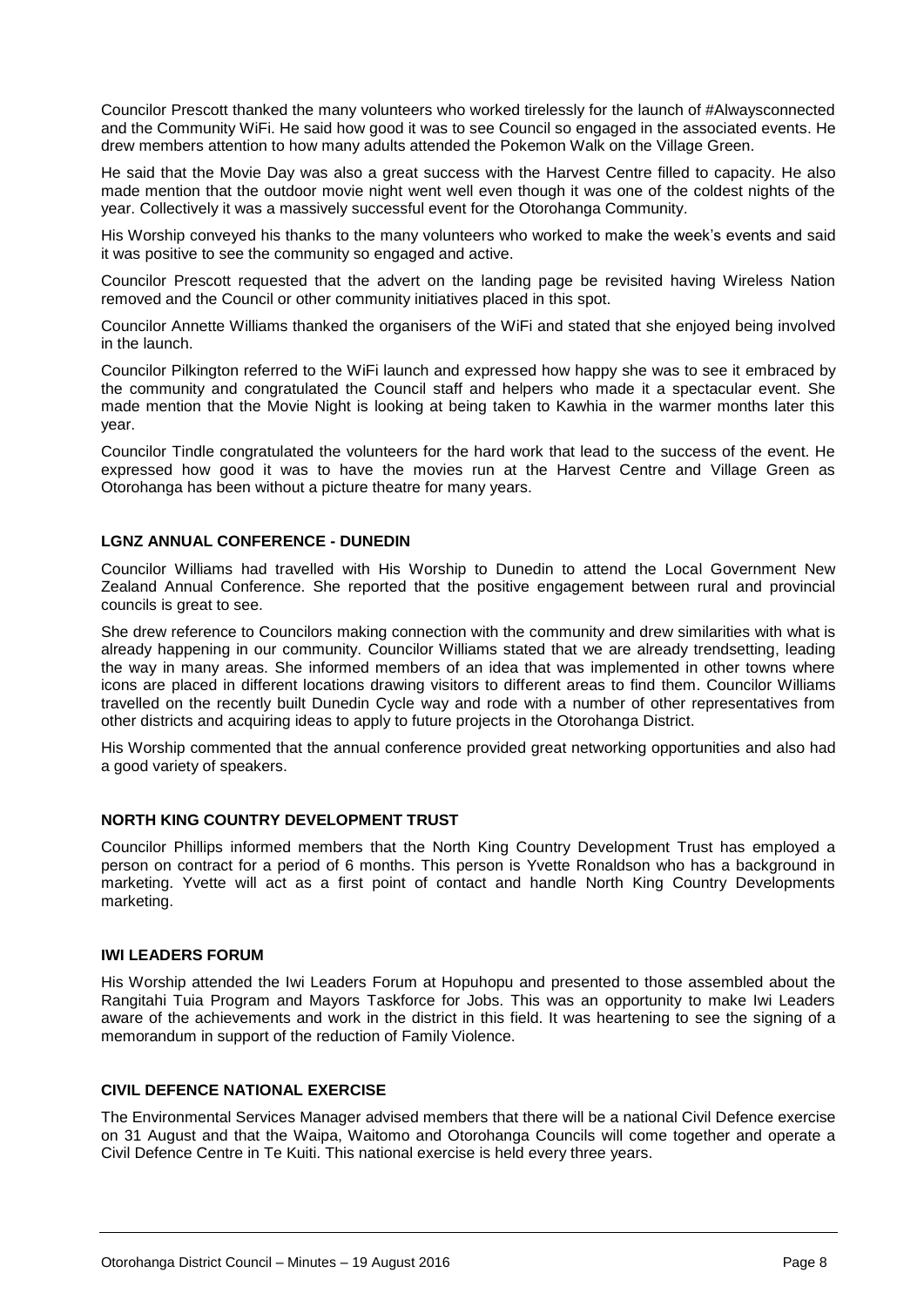Martin Berryman is preparing a Civil Defence information workshop for all Councilors and Board members informing them of any changes to the Civil Defence structure.

#### **RAUKAWA**

Councilor Klos would like Raukawa Trust representatives to make a formal presentation to Council to better understand the relationship between both parties. She would like to better understand what Raukawa is seeking from Council.

#### **MATTERS REFFERED**

Councilor Klos would like the Waipapa Reserve toilets placed back onto the Matters Referred to facilitate investigation and encourage discussion on the issue.

#### **DEFIBRILLATOR**

Councilor Tindle spoke about a recent engagement with a person who had used a Defibrillator and queried whether Council had one. He spoke about the value of such equipment and made reference to the fact that an App has been created showing the location of these within communities and said that it would be great to have one of these located at the Council building.

Councilor Williams informed members that the Defibrillator is not only about delivering a shock but it informs the user on what the correct procedure is for the patient.

#### **POLICY IN REGARDS TO LIGHTS AT RURAL INTERSECTIONS**

Councilor Klos would like the development of a policy in regards to lighting at the rural intersections to be placed back on the Matters Referred.

#### **DECOMMISIONED TELEPHONE EXCHANGE AT KIO KIO HALL**

The Environmental Services Manager said that the Telephone Exchange at KioKio Hall is to be made redundant and that there could be potential for Council to acquire it.

The Chief Executive informed members that an approach had previously been made to him by a representative of Chorus regarding Council's interest in acquiring this very small piece of land, but he had advised that there was no value for Council in doing so.

#### **HEALTHY RIVERS PLAN CHANGE**

Councilor Pilkington conveyed that she has received concerns with regards to the Healthy Rivers Plan Change and the implications this will have on many of the ratepayers particularly dry stock farmers in the District. Councilor Pilkington called for a presentation from the Waikato Regional Council to further better inform Councilors on this issue as to what the proposed rules are. She felt that there is concern that what may eventuate here may be used as a template extending to other parts of the Waikato and that severe economic impact could result from this.

The Chief Executive stated that good information on the proposed Plan Change is available, and that the process that had produced this was a collaborative one that had involved a broad range of parties, and that the Regional Council, whilst overseeing the process, was just responding to a direction that had been set by central government through its settlements with iwi. The Chief Executive said that he believed that the process had been well managed by the Regional Council and that and it would not be reasonable to put blame on that organistion for the outcome, as it was just giving effect to a directive that had been imposed on it from above.

Councilor Klos enquired where the Healthy Rivers initiative received the mandate from.

The Environmental Services Manager stated that it came from Central Government and the associated Iwi, and that the overarching legislation has pushed forward for some time.

Councilor Pilkington enquired on the make up of the Collaborative Stakeholders Group.